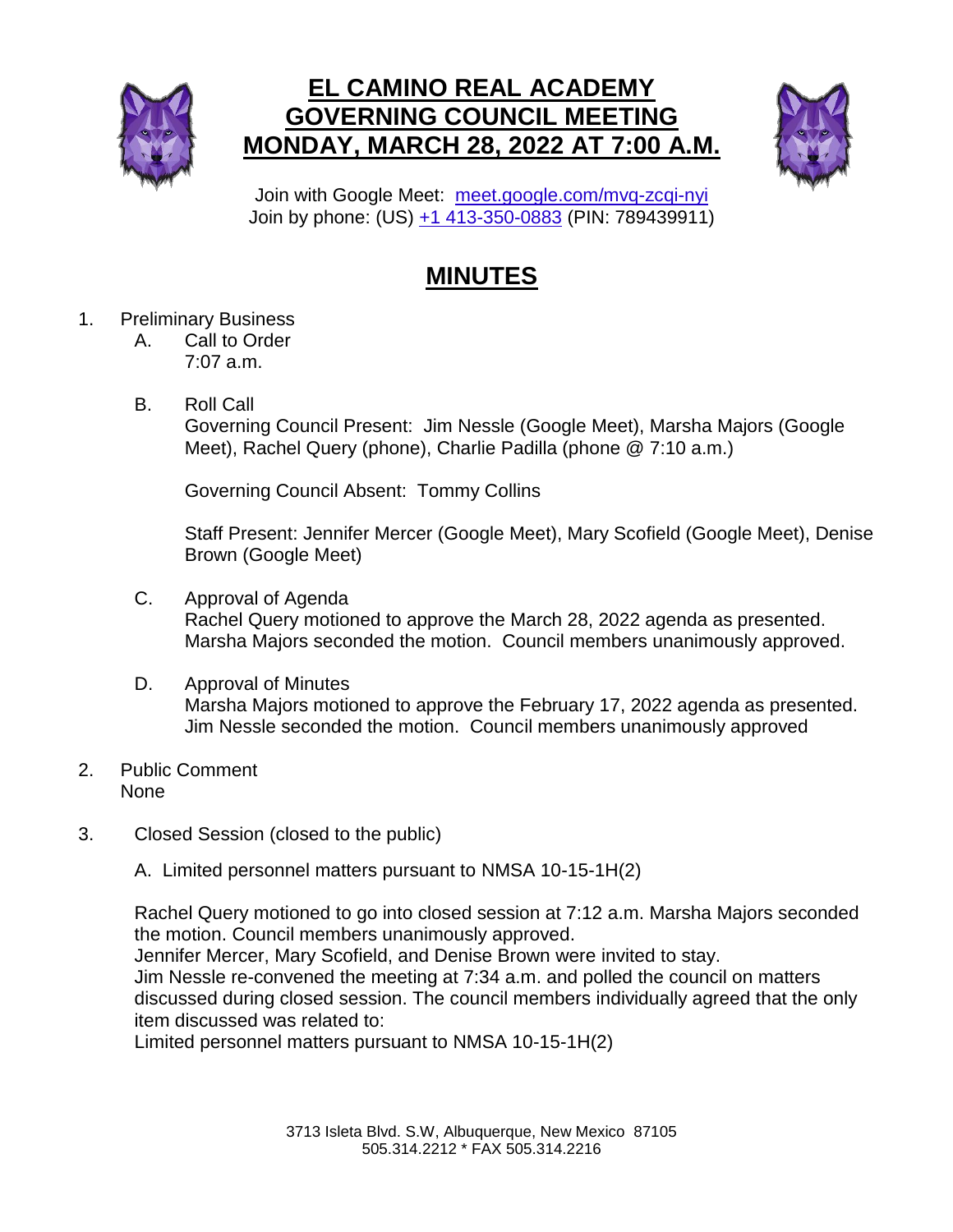



## 4. DISCUSSION/ACTION ITEMS

A. Executive Director's Report (Discussion)

Jennifer Mercer updated the council on: Remote learning, masking surveys, remote learning survey, Test to Stay, upcoming APS Site Visit, charter renewal, PD on data analysis, state testing, enrollment, school size, parent/teacher conferences, Literacy Night, Family Science Night at Explora, Spring Festival, Gardens & Grounds, open staff positions, new Social Worker, School Psychologist/Diagnostician, Administrative Assistant, School Based Health Clinic grant, new school signs, and staff social emotional support.

- B. Special Education Law and Compliance (Discussion) Jennifer Mercer updated the council on: The Special Ed audit is complete and the report is forthcoming, the APS Special Ed Site Review, and the updating of documents and processes.
- C. Financial Statements and Cash Disbursements (Action) Marsha Majors motioned to approve the February 2022 Financial Statements and Cash Disbursements as presented. Jim Nessle seconded the motion. Council members unanimously approved.
- D. BARS (Action)

Rachel Query motioned to approve the amended BAR FY22-16 to reflect updated fund number and revenue code. Marsha Majors seconded the motion. Council members unanimously approved.

Marsha Majors motioned to approve BARS FY-22-18, FY22-19, FY22-20, FY22-21, and FY22-22 as presented. Rachel Query seconded d the motion. Council members unanimously approved.

E. Approval of Purchase Orders over \$7500 (Action)

Rachel Query motioned to approve the ADP purchase order increase by \$5,500 totaling \$13,500. Marsha Majors seconded the motion. Council members unanimously approved.

Mary Scofield notified the council that the RFP for temporary staffing services has been re-posted since no proposals were received.

F. Approval of Updated Salary Schedule (Action) Marsha Majors motioned to approve the updated Interventionist Salary Schedule as presented. Rachel Query seconded the motion. Council members unanimously approved.